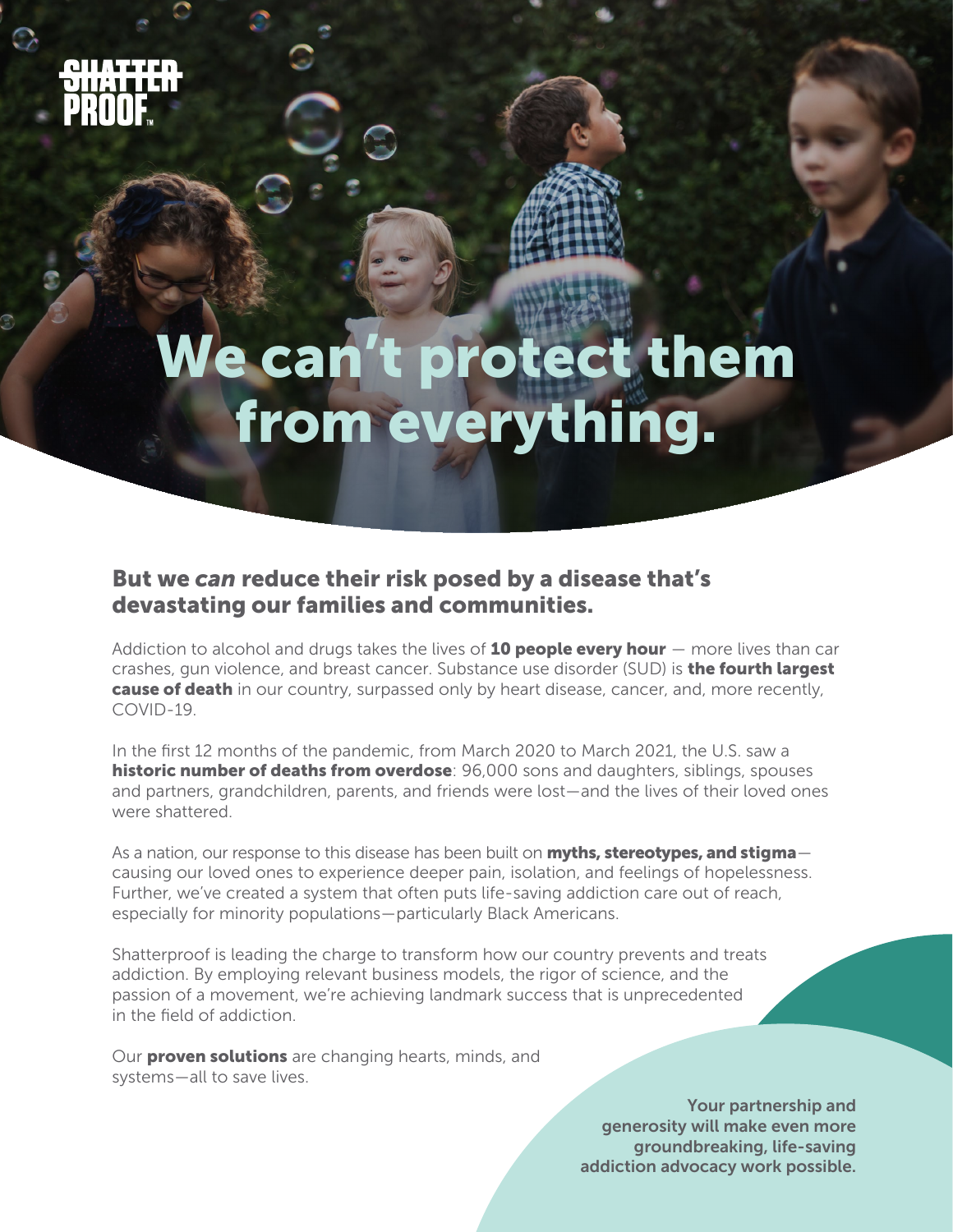## Leadership That Gets Results Head and Heart:

Gary Mendell is working to solve our nation's addiction crisis by applying the same skills he used as a successful entrepreneur in the hospitality industry. He founded Shatterproof to spare others the tragedy his family has suffered.



Gary's son, Brian, had struggled with addiction since his teens. In 2011, after attending eight different treatment programs and marking 13 months of continual sobriety, Brian took his own life. He had internalized the stigma and shame that surrounds addiction in our country. Brian was 25.

Afterwards, Gary sought to learn how other families could be spared the same devastation. He found research that could have prevented Brian's death. But it was sitting in medical journals … not being implemented. That revelation—and the resolve that followed—sparked Shatterproof.

Today, Gary is a national leader in the addiction space and a frequent speaker on ending the stigma unjustly associated with this disease. He has appeared on CNBC, FOX, and MSNBC, and he's testified before the President's Commission on Combating Drug Addiction and the Opioid Crisis and before Congress. Gary's unique perspectives have also been reflected in *The Wall Street Journal*, *Forbes*, and the *Washington Post*.

*Not one more loved one should have to die from this treatable illness.*



If you know someone who has struggled with addiction, you know all too well the pain and anguish of watching a loved one in the clutches of this disease.



Gary Mendell SHATTERPROOF FOUNDER AND CEO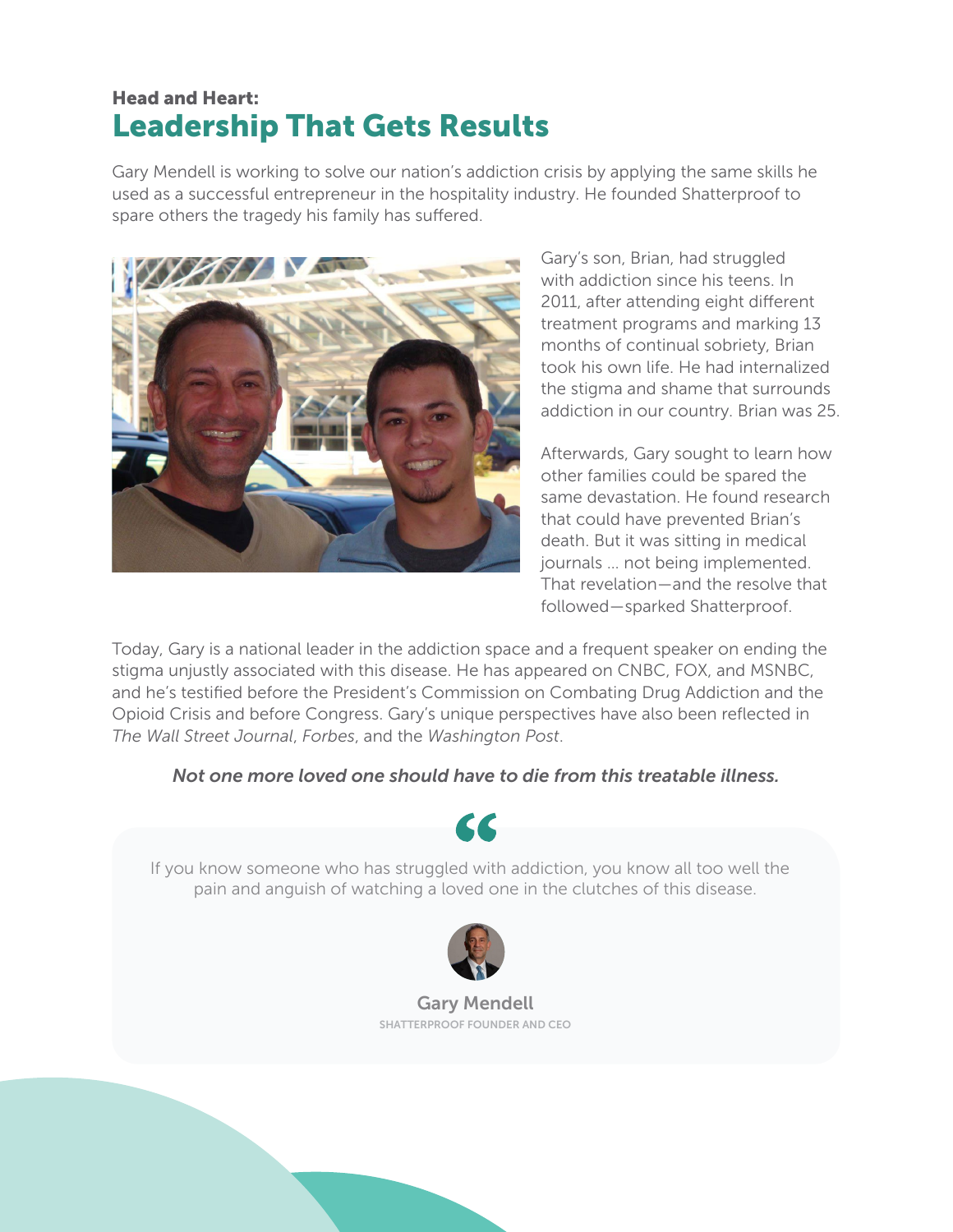# Urgent Initiatives That Need Your Partnership

Shatterproof focuses on key priorities that make a measurable difference in saving lives. After eight years of tremendous achievement, each is on the cusp of even greater impact:

**[Revolutionizing Addiction Treatment](https://www.shatterproof.org/our-work/revolutionizing-addiction-treatment)** - Easy access to evidence-based addiction care must become the norm. As part of our work to transform the addiction treatment system, Shatterproof launched our **[ATLAS Platform](https://www.treatmentatlas.org)**, which helps families and loved ones find, compare, and choose among high-quality SUD treatment facilities. After a successful first year, ATLAS is poised to more than triple in reach in 2022, with implementation in 13 states representing more than 42% of the U.S. population.

With your support, Shatterproof can invest in efforts to support a successful bottom-up adoption of *ATLAS in current states and expand across the U.S. We can also make platform enhancements and build awareness to increase usage, including into underserved communities.*

**[Ending Addiction Stigma](https://www.shatterproof.org/our-work/ending-addiction-stigma)** - Stigma is a critical impediment in our nation's response to addiction. When we, as a nation, view addiction as a moral failing—instead of the disease it is—stigma erodes self-worth, creates social isolation, and reduces access to care. [Shatterproof's National Movement to End Addiction](https://www.shatterproof.org/our-work/ending-addiction-stigma/plan-to-end-addiction-stigma)  [Stigma](https://www.shatterproof.org/our-work/ending-addiction-stigma/plan-to-end-addiction-stigma) is already achieving measurable change, and we've set a bold goal to achieve a 7.5% reduction in stigma by 2025, measured by our new [Shatterproof Addiction Stigma Index \(SASI\)](https://www.shatterproof.org/our-work/ending-addiction-stigma/shatterproof-addiction-stigma-Index).

*Your generosity will enable Shatterproof to scale our successful stigma reduction efforts across additional, crucial channels—including criminal justice, media, and communities where minority populations are especially vulnerable to addiction stigma.*

**[Educating and Empowering Communities](https://www.shatterproof.org/our-work/educating-and-empowering-communities)** - Millions of families and loved ones look to Shatterproof for science-based information, tools, and support during their journey. Among them are free resources on [our website](https://www.shatterproof.org), as well as [Shatterproof Just Five](https://justfive.org), our successful innovative online learning tool for employer-sponsored addiction education.

*Your gift will help Shatterproof raise awareness of all that we offer, so we can reach more families and communities ravaged by addiction. That includes launching a version of Shatterproof Just Five for a broader audience, so we can further expand how we debunk addiction myths and share facts about this misunderstood and treatable chronic disease.*

[Advocating for Systemic Change](https://www.shatterproof.org/our-work/advocacy) - Shatterproof urges legislators at the state and federal levels to prioritize our country's addiction crisis and put decades of solid addiction science into practice. Our ongoing priorities include: working state-by-state to promote a scalable treatment model in the primary care setting for the Medicaid population; advocating for every healthcare professional to receive training in the basics of addiction care, treatment, and recovery support; as well as ensuring that states spend opioid settlement funds to prevent and treat addiction.

*When the National Prescription Opiate Litigation is concluded in 2022, states will be authorized to allocate settlement funds to support evidence-based programs for opioid use disorder (OUD) and co-occurring SUD. In partnership with the Johns Hopkins University Bloomberg School of Public Health, Shatterproof is leading a national coalition to enact guiding principles for allocation of those funds. Your partnership can help ensure the dollars go towards evidence-based programs that will save lives—unlike tobacco settlement funds a generation ago.*